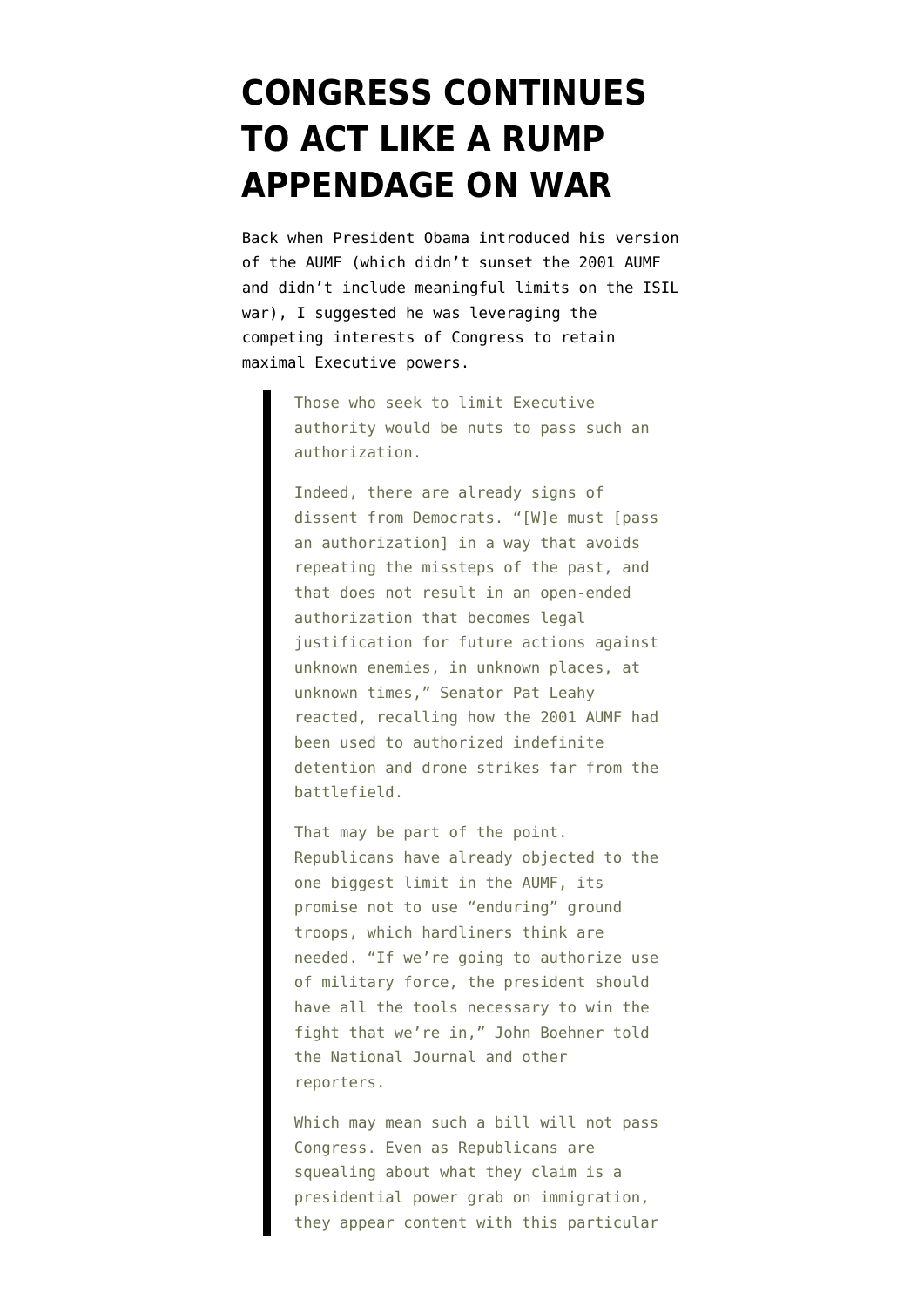power grab — particularly if the President will bear responsibility for any big reverses in this war.

If this AUMF doesn't pass, President Obama will continue to rely on fairly audacious claims about other sources of war authorization, all the while claiming Congress is responsible for not authorizing what he's doing. If this AUMF does pass, President Obama may continue relying on a hodgepodge of AUMFs, thereby claiming fairly unlimited boundaries to his war powers.

Heads or tails, we're likely to still end up with claims to fairly unlimited Presidential authority to wage war.

Ben Wittes, in response to The Hill [declaring](http://thehill.com/policy/defense/238619-gop-obama-war-request-is-dead) the AUMF dead, [offers](http://www.lawfareblog.com/2015/04/the-aumf-is-dead-long-live-the-aumf/) similar analysis in retrospect.

> We see in this story why Obama was clever to play the AUMF debate the way he did, following the Syria AUMF debacle in 2013. Obama, recall, declared that he didn't need a new AUMF, waited months to send up a draft, and then sent up a draft that contained authorities duplicative of those he already claimed. This wasn't principled or good government, in any sense, but the result is that Obama has successfully turned congressional calcification and paralysis to his advantage.

> The reason is that because of the way he postured the matter, nothing actually hinges for Obama on congressional passage of a new AUMF; the President, after all, claims the authority to do everything he wants to do against ISIL under current authorities. In fact, as I [explained the other day,](http://www.lawfareblog.com/2015/04/the-consequences-of-congressional-inaction-on-the-aumf/) congressional failure to act arguably constitutes acquiescence to his broad claim of